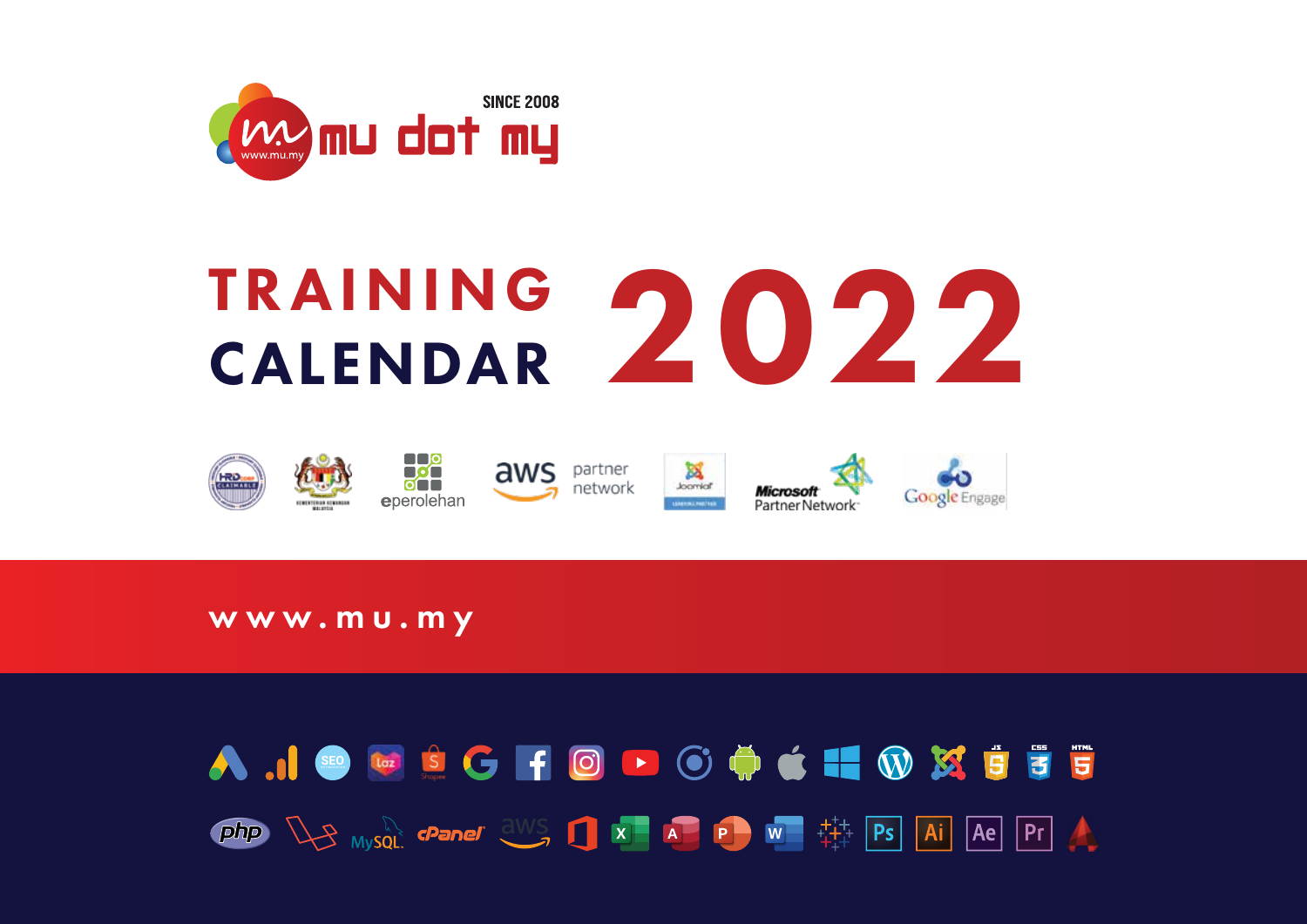

|    | <b>TRAINING</b>                                      | <b>DAYS</b>     | F <sub>2F</sub> | <b>ONLINE</b> | <b>JAN</b> | FEB       | <b>MAR</b> | <b>APR</b> | <b>MAY</b> | <b>JUN</b> | JUL       | <b>AUG</b> | <b>SEP</b> | <b>OCT</b> | <b>NOV</b> | <b>DEC</b> |  |  |
|----|------------------------------------------------------|-----------------|-----------------|---------------|------------|-----------|------------|------------|------------|------------|-----------|------------|------------|------------|------------|------------|--|--|
|    | <b>MOBILE APP TRAINING</b>                           |                 |                 |               |            |           |            |            |            |            |           |            |            |            |            |            |  |  |
| 1. | <b>Mobile Application Development Training</b>       | $5\phantom{.0}$ | RM3,000         | RM2,500       | $17 - 21$  |           |            | $28 - 1$   |            | $13 - 17$  |           | $22 - 26$  |            |            | $28-2$     |            |  |  |
|    | (iOS & Android) - Ionic Framework                    |                 |                 |               |            |           |            |            |            |            |           |            |            |            |            |            |  |  |
|    | <b>WEB DESIGN TRAINING</b>                           |                 |                 |               |            |           |            |            |            |            |           |            |            |            |            |            |  |  |
| 2. | <b>WordPress Web Design Training</b>                 | $\overline{2}$  | RM1,400         | RM1,200 27-28 |            |           |            | $11 - 12$  |            |            | $18 - 19$ |            | 22-23      |            | $24 - 25$  |            |  |  |
| 3. | Joomla! Web Design Training                          | $\mathbf{3}$    | RM2,000         | RM1,700       |            |           | $16 - 18$  |            | $11 - 13$  |            |           | $17 - 19$  |            | $12 - 14$  |            |            |  |  |
| 4. | <b>HTML5 &amp; CSS3 Essentials Training</b>          | $2^{\circ}$     | RM1,200         | RM1,000 24-25 |            |           |            | 28-29      |            | $2 - 3$    |           | $11 - 12$  |            |            | $3 - 4$    |            |  |  |
|    | <b>MARKETING TRAINING</b>                            |                 |                 |               |            |           |            |            |            |            |           |            |            |            |            |            |  |  |
| 5. | <b>Google Ads Training &amp; Certification</b>       | $\overline{2}$  | RM1,400         | RM1,200       |            | $24 - 25$ |            |            | $26 - 27$  |            |           |            | $1 - 2$    |            | $17 - 18$  |            |  |  |
| 6. | <b>Google Analytics Training &amp; Certification</b> | $\overline{2}$  | RM1,200         | RM1,000       |            | $21 - 22$ |            |            | 23-24      |            |           | 29-30      |            |            | $14 - 15$  |            |  |  |
| 7. | <b>SEO Training</b>                                  | $2^{\circ}$     | RM2,000         | RM1,800       |            |           |            |            |            |            | $14 - 15$ |            |            | $27 - 28$  |            |            |  |  |
| 8. | Marketplace Training: Lazada & Shopee                | $\mathbf{2}$    | RM1,400         | RM1,200       | 24-25      |           |            | $25 - 26$  |            |            | $21 - 22$ |            |            | $27 - 28$  |            |            |  |  |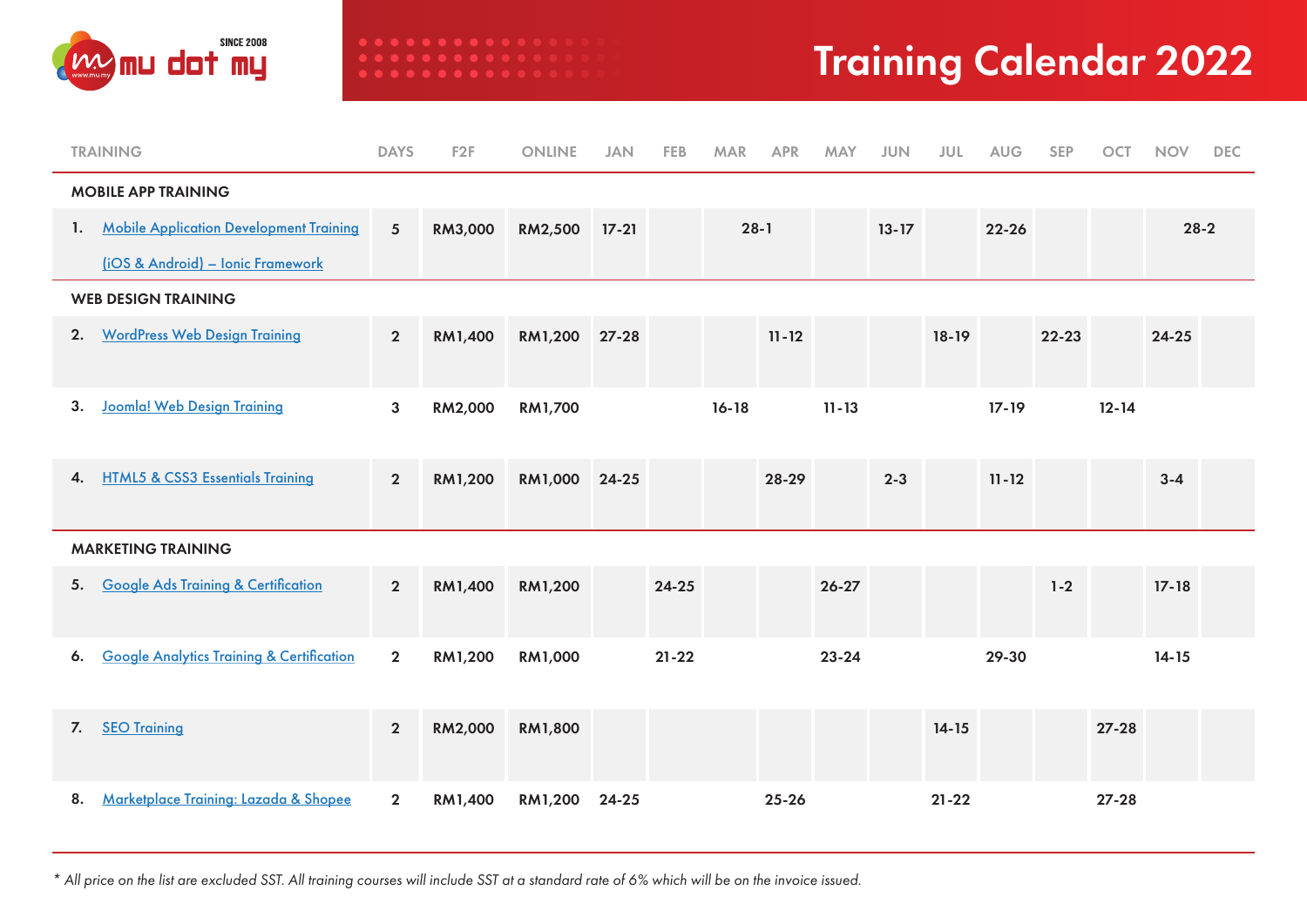

| <b>TRAINING</b>                             | <b>DAYS</b>     | F <sub>2F</sub> | <b>ONLINE</b> | <b>JAN</b> | FEB       | <b>MAR</b>  | <b>APR</b> | <b>MAY</b> | <b>JUN</b> | <b>JUL</b> | <b>AUG</b> | <b>SEP</b> | <b>OCT</b> | <b>NOV</b> | <b>DEC</b> |
|---------------------------------------------|-----------------|-----------------|---------------|------------|-----------|-------------|------------|------------|------------|------------|------------|------------|------------|------------|------------|
| <b>MARKETING TRAINING</b>                   |                 |                 |               |            |           |             |            |            |            |            |            |            |            |            |            |
| Facebook/Instagram Marketing Training<br>9. | $\overline{2}$  | RM1,400         | RM1,200       |            |           |             | $14 - 15$  |            |            |            |            | $19-20$    |            | $21 - 22$  |            |
| 10. Digital Marketing Training              | $5\phantom{.0}$ | RM2,500         | RM2,000       |            |           | $7 - 11$    |            | $16 - 20$  |            | 25-29      |            | 26-30      |            |            | $19 - 23$  |
| 11. Shortform Video Marketing Training      | $\overline{2}$  | RM1,200         | RM1,000       |            | $7 - 8$   |             | $25 - 26$  |            | $9 - 10$   |            | $4-5$      |            | $17 - 18$  |            |            |
| PRODUCTIVITY TRAINING                       |                 |                 |               |            |           |             |            |            |            |            |            |            |            |            |            |
| 12. Microsoft Excel Advanced Training       | $\overline{2}$  | <b>RM900</b>    | <b>RM700</b>  | $6 - 7$    |           | 14-15 14-15 |            | $9 - 10$   |            | $4-5$      |            | $8 - 9$    | $31 - 1$   |            |            |
| 13. Microsoft Access Training               | $\overline{2}$  | RM1,200         | RM1,000       |            | $10 - 11$ |             | $7 - 8$    |            | $27 - 28$  |            | $1 - 2$    |            | $6 - 7$    |            |            |
| 14. Microsoft Word Training                 | $\overline{2}$  | <b>RM900</b>    | <b>RM700</b>  |            |           |             | $4-5$      |            | $2 - 3$    |            | $8 - 9$    |            | $10 - 11$  |            | $5-6$      |
| 15. Microsoft PowerPoint Training           | $\overline{2}$  | <b>RM900</b>    | <b>RM700</b>  |            |           | $3 - 4$     |            | $30 - 31$  |            |            | $11 - 12$  |            | $13 - 14$  |            | $8 - 9$    |
| 16. Microsoft Office Training               | $\overline{2}$  | <b>RM900</b>    | <b>RM700</b>  | $13 - 14$  |           | $21 - 22$   |            |            |            | $31 - 1$   |            | $5-6$      |            | $10 - 11$  |            |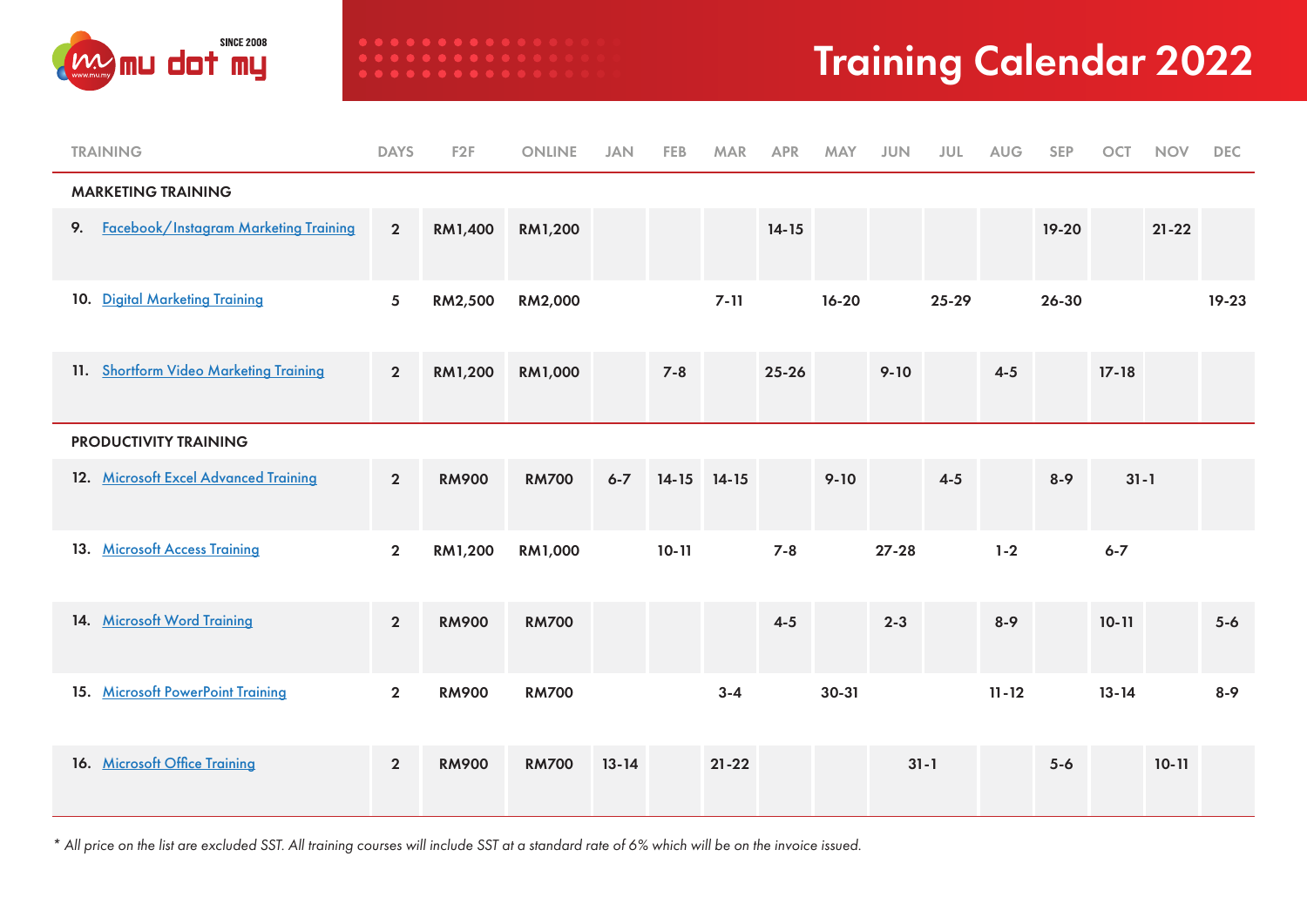

| <b>TRAINING</b>                  | <b>DAYS</b>     | F <sub>2F</sub> | <b>ONLINE</b>  | <b>JAN</b> | FEB       | <b>MAR</b> | <b>APR</b> | <b>MAY</b> | <b>JUN</b> | JUL       | <b>AUG</b> | <b>SEP</b> | <b>OCT</b> | <b>NOV</b> | <b>DEC</b> |  |
|----------------------------------|-----------------|-----------------|----------------|------------|-----------|------------|------------|------------|------------|-----------|------------|------------|------------|------------|------------|--|
| PRODUCTIVITY TRAINING            |                 |                 |                |            |           |            |            |            |            |           |            |            |            |            |            |  |
| 17. Tableau Training             | $\overline{2}$  | RM2,000         | RM1,800        |            |           | $21 - 22$  |            |            |            |           |            | $12 - 13$  |            |            |            |  |
| 18. Excel VBA Training           | $\overline{2}$  | RM2,200         | RM2,000        |            |           | $24 - 25$  |            |            |            | $21 - 22$ |            |            |            | $7-8$      |            |  |
| PROGRAMMING TRAINING             |                 |                 |                |            |           |            |            |            |            |           |            |            |            |            |            |  |
| 19. JavaScript Training          | $\mathbf{3}$    | RM2,200         | RM1,900        |            |           | $9 - 11$   |            |            | $27 - 29$  |           |            | $1 - 2$    |            | $24 - 25$  |            |  |
| 20. PHP MySQL Training           | 5               | RM3,000         | RM2,500        |            | $14 - 18$ |            | $4 - 8$    |            |            | $4 - 8$   |            |            | $3 - 7$    |            |            |  |
| 21. Laravel Training             | $5\overline{)}$ | RM3,000         | RM2,500 17-21  |            |           | $14 - 18$  |            |            | $20 - 24$  |           |            | $5 - 9$    |            |            | $28-2$     |  |
| <b>MULTIMEDIA TRAINING</b>       |                 |                 |                |            |           |            |            |            |            |           |            |            |            |            |            |  |
| 22. Adobe Photoshop Training     | $\mathbf{3}$    | RM1,400         | RM1,200        |            | $14 - 16$ |            |            | $11 - 13$  |            |           | $3 - 5$    |            | $3 - 5$    |            | $21 - 23$  |  |
| 23. Adobe Illustrator Training   | $\mathbf{3}$    | RM1,400         | RM1,200        |            | $23 - 25$ |            |            | $18-20$    |            |           | $8 - 10$   |            | $19-21$    |            |            |  |
| 24. Adobe After Effects Training | $\mathbf{3}$    | RM2,000         | <b>RM1,700</b> | $12 - 14$  |           |            | $11 - 13$  |            | $8 - 10$   |           |            | $12 - 14$  |            | $2 - 4$    |            |  |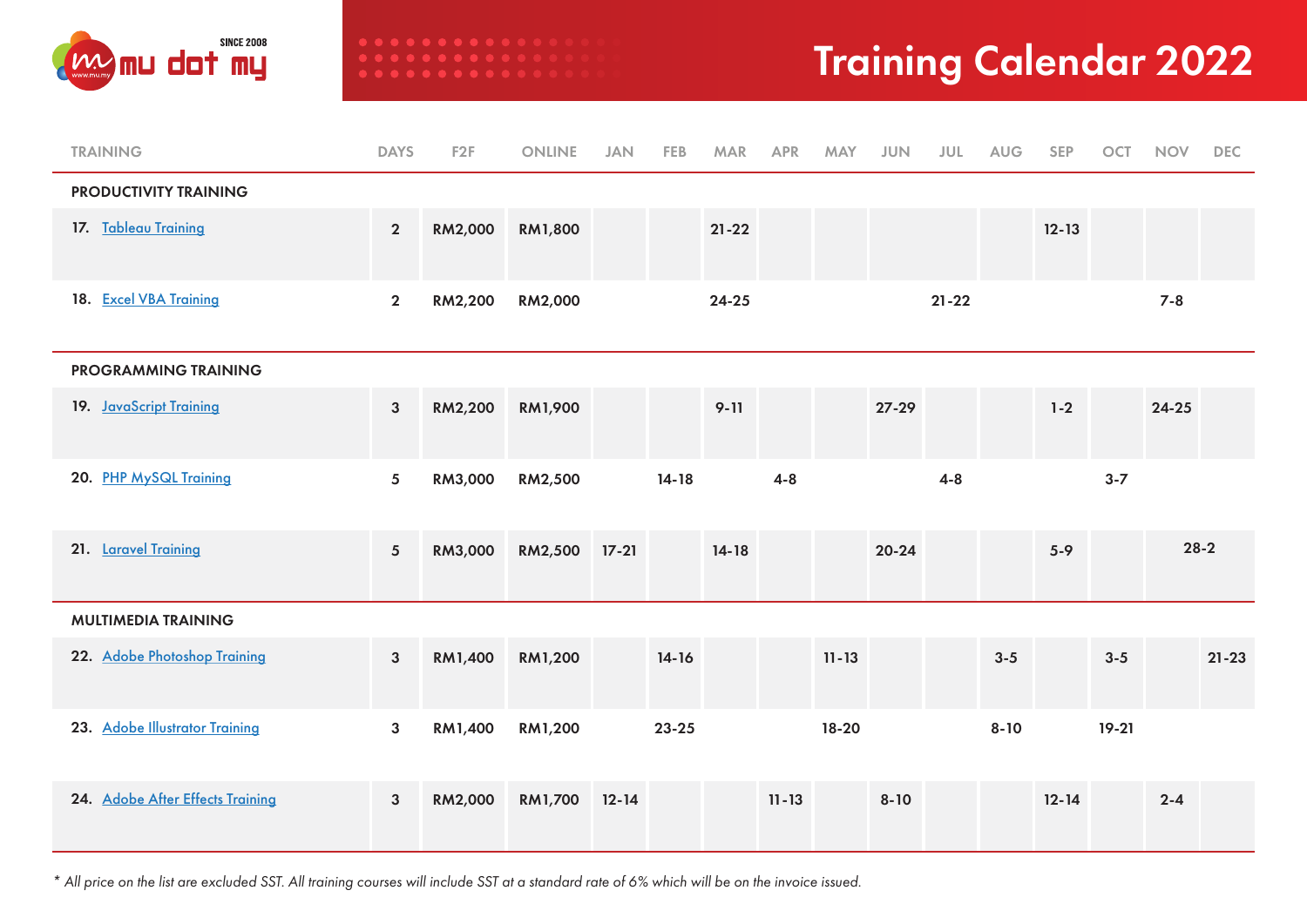

| <b>TRAINING</b>                           | <b>DAYS</b>    | F <sub>2F</sub> | <b>ONLINE</b>  | <b>JAN</b> | <b>FEB</b> | <b>MAR</b> | <b>APR</b> | <b>MAY</b> | <b>JUN</b> | JUL       | <b>AUG</b> | SEP       | OCT       | <b>NOV</b> | <b>DEC</b> |
|-------------------------------------------|----------------|-----------------|----------------|------------|------------|------------|------------|------------|------------|-----------|------------|-----------|-----------|------------|------------|
| <b>MULTIMEDIA TRAINING</b>                |                |                 |                |            |            |            |            |            |            |           |            |           |           |            |            |
| 25. Adobe Premiere Pro Training           | $\mathbf{3}$   | <b>RM2,000</b>  | RM1,700 26-28  |            |            |            | $20 - 22$  |            |            | $13 - 15$ |            |           | $10 - 12$ |            |            |
| 26. AutoCAD Training                      | $\mathbf{3}$   | RM2,200         | RM1,900        |            |            | $28 - 2$   |            | $29-1$     |            |           | 28-30      |           |           | $16 - 18$  |            |
| <b>SERVER &amp; OTHER TRAINING</b>        |                |                 |                |            |            |            |            |            |            |           |            |           |           |            |            |
| 27. Amazon Cloud Training                 | $\overline{2}$ | RM2,000         | <b>RM1,000</b> |            | $17 - 18$  |            |            |            |            | $7 - 8$   |            |           | $20 - 21$ |            |            |
| 28. Hosting & Website Management Training | $\overline{2}$ | RM1,200         | RM1,000        |            |            |            | $14 - 15$  |            |            |           | $15 - 16$  |           |           |            | $15 - 16$  |
| 29. Internet Security Training            | 2 <sup>1</sup> | RM1,200         | <b>RM1,000</b> |            |            |            | $21 - 22$  |            |            |           |            | $14 - 15$ |           |            |            |



All training courses are HRD Corp Claimable

MOF No: 357-02240271

Catalogue ID : 86101601